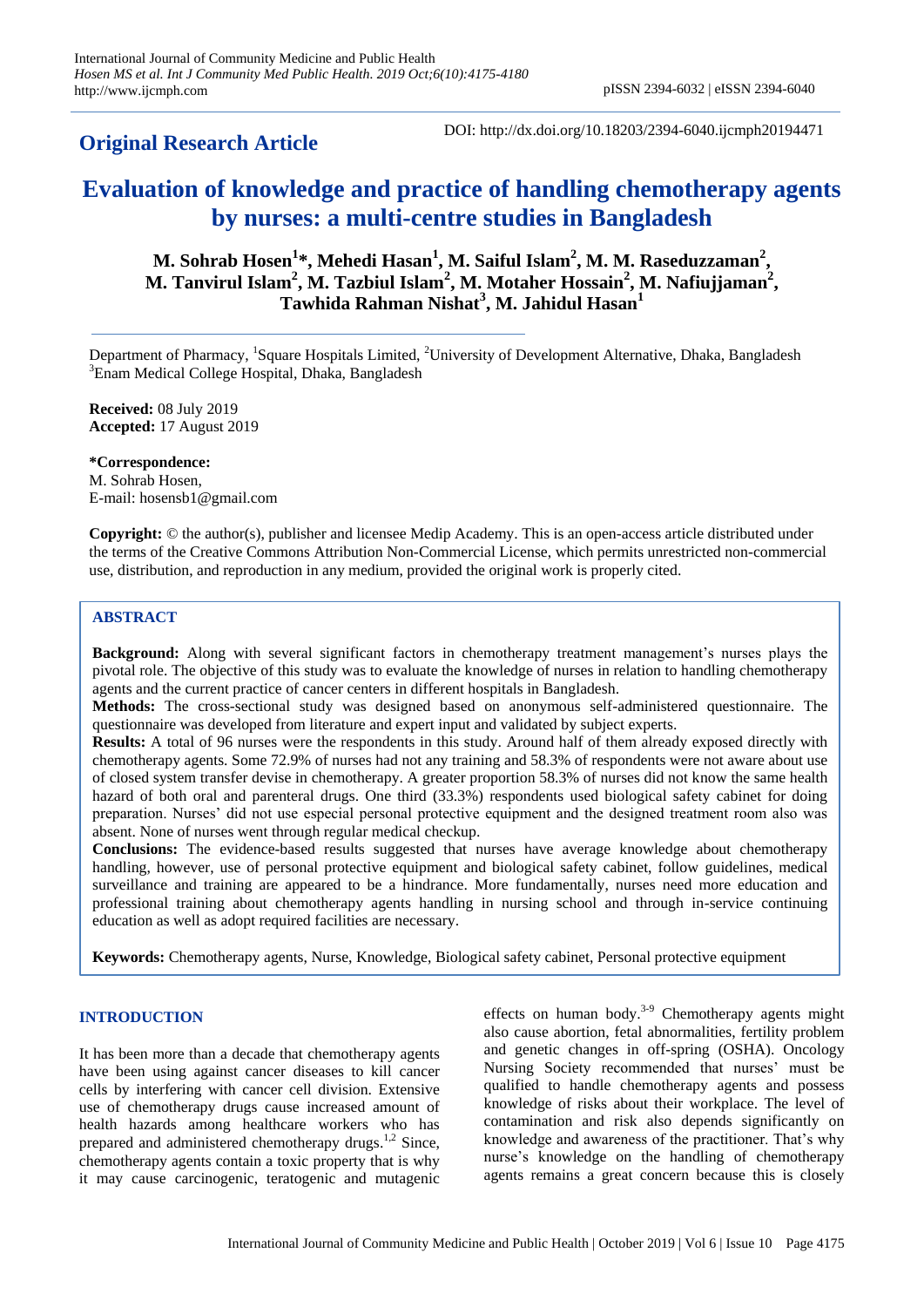associated with promotion of safety standards. Nursing education was mandatory for every oncologic nurse to improve their knowledge.<sup>9,10</sup> The more they earn knowledge, more they adhere to the use of safety measures to treat patient which enhances the chances of healthy live. Study showed that patient who had received chemotherapy agents and those who were within treatment chain both had suffered from side effects depending on the drugs and personal protective measures.<sup>11</sup> Health risks of occupationally exposed person may depend on precaution, drug toxicity, individual exposure and lack of proper knowledge. Other ways of exposure to chemotherapy agents were subsumed inhalation of aerosolized droplets, dermal absorption, ingestion and rarely needle prick injury. <sup>12</sup> A study showed that exposure risks of oral chemotherapy agents were as same as sterile intravenous agents for the patients, nurses and caregivers.<sup>13</sup> The literature review showed that use of appropriate protective measures was highly recommended during preparation and handling of chemotherapy agents for preventing the exposure of the health-care workers. 14,6,15 There are different guidelines from various organizations such as National Institute for Occupational Safety and Health (NIOSH), the Oncology Nursing Society (ONS), the Occupational Safety and Health Administration (OSHA), the American Society of Health Pharmacists (ASHP).<sup>16</sup> There were some barriers of using necessary precautionary materials and equipment due to inconvenience and limited time, awkward positions, unavailability and access of equipment. <sup>17</sup> In addition, lack of knowledge and awareness about health hazards including handling of chemotherapy agents not feeling comfortable to use them because of excess work pressure and thinking that no need for using such protective equipment had also been reported.<sup>18,19</sup> A further study reported that there was a distinction between the knowledge and real attitude of nurses regarding potential hazards of chemotherapy agents and the use of protective measures. <sup>6</sup> Keeping them engaged in mandatory update of safety rules and continuous education were major tools for nurses to be competent.<sup>20</sup> Occupational exposure could be eliminated by following proper procedures and using of appropriate equipment such as fume hoods, exhausted biological safety cabinets (BSC) for handling chemotherapy agents. <sup>21</sup> Nurses are the key person for preparing chemotherapy agents and administering to the patients in oncology department. Hence, assessment of nurse' knowledge for safe handling practice is highly required. Therefore, the study was conducted for assessing nurses' knowledge in chemotherapy handling and present practices in different cancer center of various hospitals in Bangladesh.

#### **METHODS**

#### *Study design*

A cross-sectional survey was carried out among nurses in chemotherapy unit in public and private hospitals covering entire Dhaka city from October 2018 to December in 2018. Respondents sampling was designed based on working experience in chemotherapy unit.

# *Sample*

The survey was conducted on 96 registered nurses who were working in chemotherapy department were asked to take part in this study. Initially, the questioner has been distributed to 110 nurses and among them 96 completed then gave retune to the researcher. The criterion for inclusion comprised of: (a) each object was engaged in handling of chemotherapy agents in the period of data collection; (b) with at least 6 months experience of working in chemotherapy unit.

# *Data collection*

Data were obtained based on an anonymous selfadministered questionnaire. The questionnaire consists of 25 items and all of them were very basic which was reviewed by academician and chemotherapy experts. It was distributed to all respondents and took return similarly in order to ensure confidentiality. The questionnaire consist three parts with a clear subtitle for each. First section of the questionnaire covered sociodemographic data-sheet, including age, gender, education, year of experience as registered nurse and as a nurse of chemotherapy unit, training and type of hospital they worked for. The second section of questionnaire aimed at evaluating the level of knowledge about chemotherapy agent preparation, standard procedures, administration, personal protective equipment (PPE), waste disposal and safe handling measures. The knowledge section contained 15 items with response option of true, false and not known, yielding a probable score of 15. The third section mainly determines their current practice towards standard procedure of chemotherapy agents handling, equipment used for preparation, and hospital policies for medical surveillance and direct exposure experience which consisted of 10 items. In this section, each question was given options of 'yes' and 'no', and yielding possible total score of 10. Individual correct answer received a score of one for correct response and 0 for incorrect and not known.

# *Data analysis*

Data were analyzed by using the statistical package for Social Science (SPSS), version 16 Ink. Data distributions of all variables were checked before starting the analysis. Descriptive statistics was used for data analysis. A pvalue of 0.05 or less was chosen to determine statistical significance for statistical analysis.

# **RESULTS**

# *Description of participants*

There were 96 respondents who participated in the survey and majority of them were 89 (92.7%) female rest of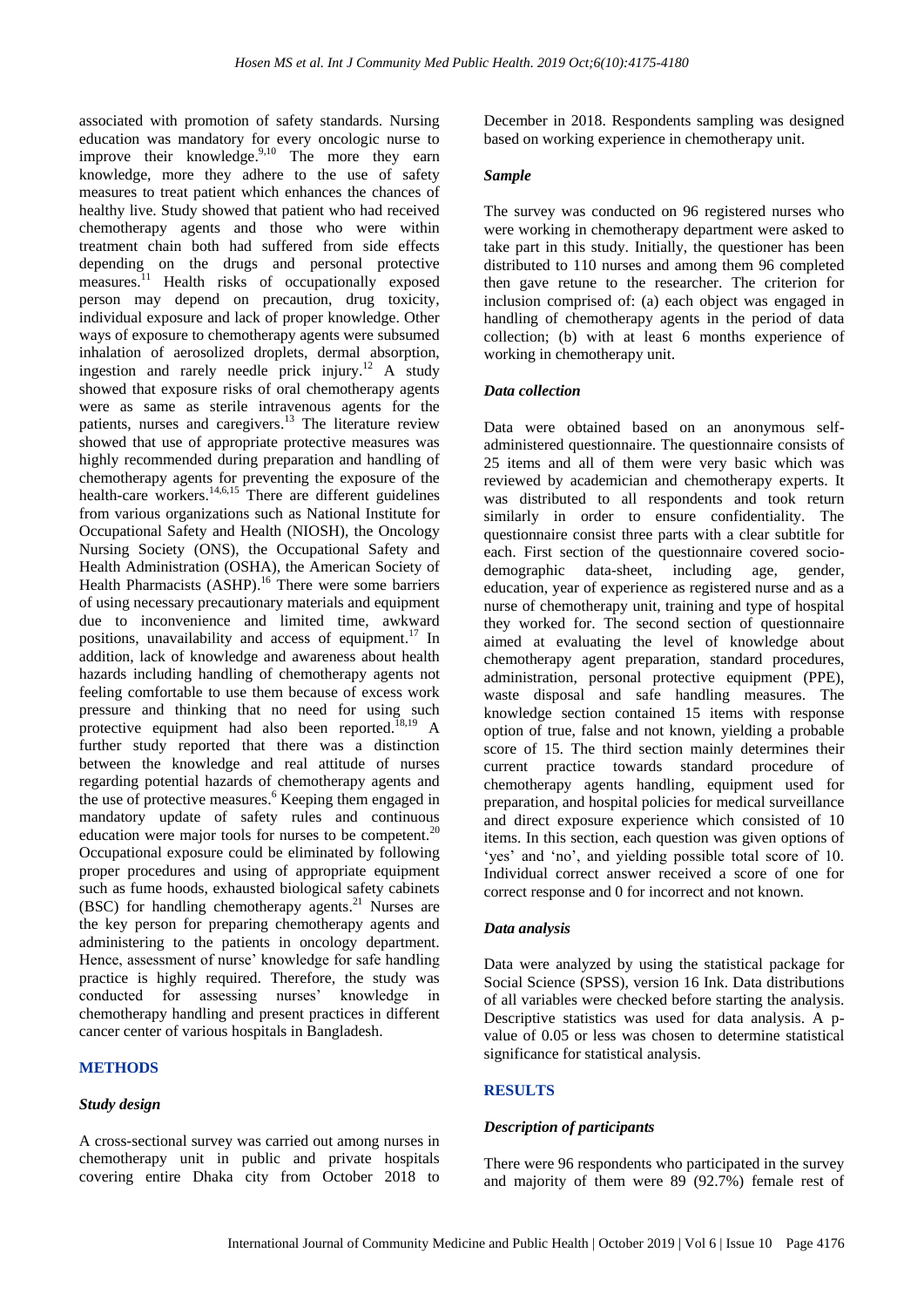were male. The age of respondents did vary. Some 40 (41.7%) of nurses were in between 18-25 years age, 33 (34.4%) were in 26-32 years and 23 (24%) of them were above 33 years of age. Most respondents 88 (91.7%) had a minimum qualification i.e. diploma and remaining 8 (8.3%) had bachelor degree in nursing from different nursing schools. Majority 70 (72.9%) of respondents did not obtain any training regarding chemotherapy agents handling, however, 26 (27.1%) were reported to have enough skill to handle chemotherapy agents. Researcher found that the nurses significantly differed in having any special training on chemotherapy agents handling even they did not attain any seminar, symposium and workshop. Working experience in chemotherapy units of respondents' shown that majority of them 63 (65.6%) had between 0.6-4 years, 22 (22.9%) between 4-8 years and while 11 (11.5%) had more than 8 years. Among the respondents 15 have worked in other unit before starting to chemotherapy unit. It also showed that the most of the respondents 84 (87.5%) had worked at private hospitals and the remaining 12 (12.5%) worked at public hospitals (Table 1).

#### **Table 1: Socio-demographic variables of the respondents (n=96).**

| <b>Variable</b>                                | <b>Frequency</b> $(\%)$ |  |  |
|------------------------------------------------|-------------------------|--|--|
| Age (years)                                    |                         |  |  |
| 18-25                                          | 40 (41.7)               |  |  |
| $26 - 32$                                      | 33(34.4)                |  |  |
| >33                                            | 23(24)                  |  |  |
| Gender                                         |                         |  |  |
| Male                                           | 7(7.3)                  |  |  |
| Female                                         | 89 (92.7)               |  |  |
| <b>Professional qualification</b>              |                         |  |  |
| Diploma                                        | 88 (91.7)               |  |  |
| <b>Bachelor</b>                                | 8(8.3)                  |  |  |
| <b>Masters</b>                                 | 0(0)                    |  |  |
| <b>Experience (years)</b>                      |                         |  |  |
| $0.6 - 4$                                      | 48 (50)                 |  |  |
| $5 - 8$                                        | 21(21.9)                |  |  |
| >8                                             | 27(28.1)                |  |  |
| <b>Experience in chemotherapy unit (years)</b> |                         |  |  |
| $0.6 - 4$                                      | 63(65.5)                |  |  |
| $5 - 8$                                        | 22 (22.9)               |  |  |
| >8                                             | 11(11.5)                |  |  |
| <b>Training on chemotherapy handling</b>       |                         |  |  |
| Yes                                            | 26(27.1)                |  |  |
| No                                             | 70 (72.9)               |  |  |
| <b>Type of hospital</b>                        |                         |  |  |
| Private                                        | 84 (87.5)               |  |  |
| Government                                     | 12(12.5)                |  |  |

#### *Knowledge of the respondents*

The study examined the knowledge of the respondents regarding chemotherapy agents handling and safety measures have been taken while working in chemotherapy unit. The minimum and maximum knowledge score on chemotherapy agents handling was 8 and 15 respectively. Most of the respondents 88 (91.66%) had good level of knowledge their score was 11-15, and the minority i.e., 8 (8.34%) nurses' scored range 5-10. Therefore, it is established that their knowledge score was in satisfactory level. Majority 56 (58.3%) respondents were not aware about the use of closed system transfer device (CSTD) for preparing chemotherapy drugs. Regarding the risk of oral chemotherapy exposure, 56 (58.3%) respondents mentioned that oral and intravenous drugs do not have same hazardous effects and 12 (12.5%) were not aware about the exposure risk. Some 31 (32.3%) nurses had lack of knowledge about use of sterile 70% isopropyl alcohol for decontamination of bio-safety cabinet. Around 12 (12.5%) had not possessed use of powder free gloves during preparation (Table 2). The study reported that most respondents had required knowledge for handling of chemotherapy agents. Nevertheless, they had not adequate knowledge about use of personal safety equipments.

# **Table 2: Knowledge of respondents on chemotherapy agents handling (n=96).**

|                                                       | Frequency $(\% )$  |                               |                     |
|-------------------------------------------------------|--------------------|-------------------------------|---------------------|
| <b>Aspects</b>                                        | <b>True</b>        | <b>False</b>                  | <b>Not</b><br>known |
| <b>Close-system</b><br>transfer devices               | $36(37.5)$ 4 (4.2) |                               | 56 (58.3)           |
| Same exposure<br>risks of oral drugs<br>as injectable |                    | 28 (29.2) 56 (58.3) 12 (12.5) |                     |
| 70% isopropyl<br>alcohol used for<br>decontamination  | 64(66.7) 1(1)      |                               | 31 (32.3)           |
| Use of powder free<br>hand gloves                     | $80(83.3)$ 4 (4.2) |                               | 12(12.5)            |

# *Current practices*

The study revealed that majority of respondents 62 (64.6%) reported that they did not have any standard operating procedure (SOP) for preparation, administration, spill management and waste handling of chemotherapy agents while following standard guidelines. In this study, 38 (39.6%) of respondents revealed that there were not a dedicated room or area for preparation of chemotherapy agents while majority 58 (60.4%) reported that they use a particular room for purpose of admixture. Ninety six (100%) respondents mentioned that they did not have special designed room or area with appropriate ventilation system where they prepared chemotherapy agents. About two third 64 (66.7%) of respondents prepared chemotherapy agents in the biological safety cabinet (BSC) or in laminar air flow while 32 (33.3%) did not use any equipment. Nurses did not use any special design personal protective equipment as precautionary measures during handling chemotherapy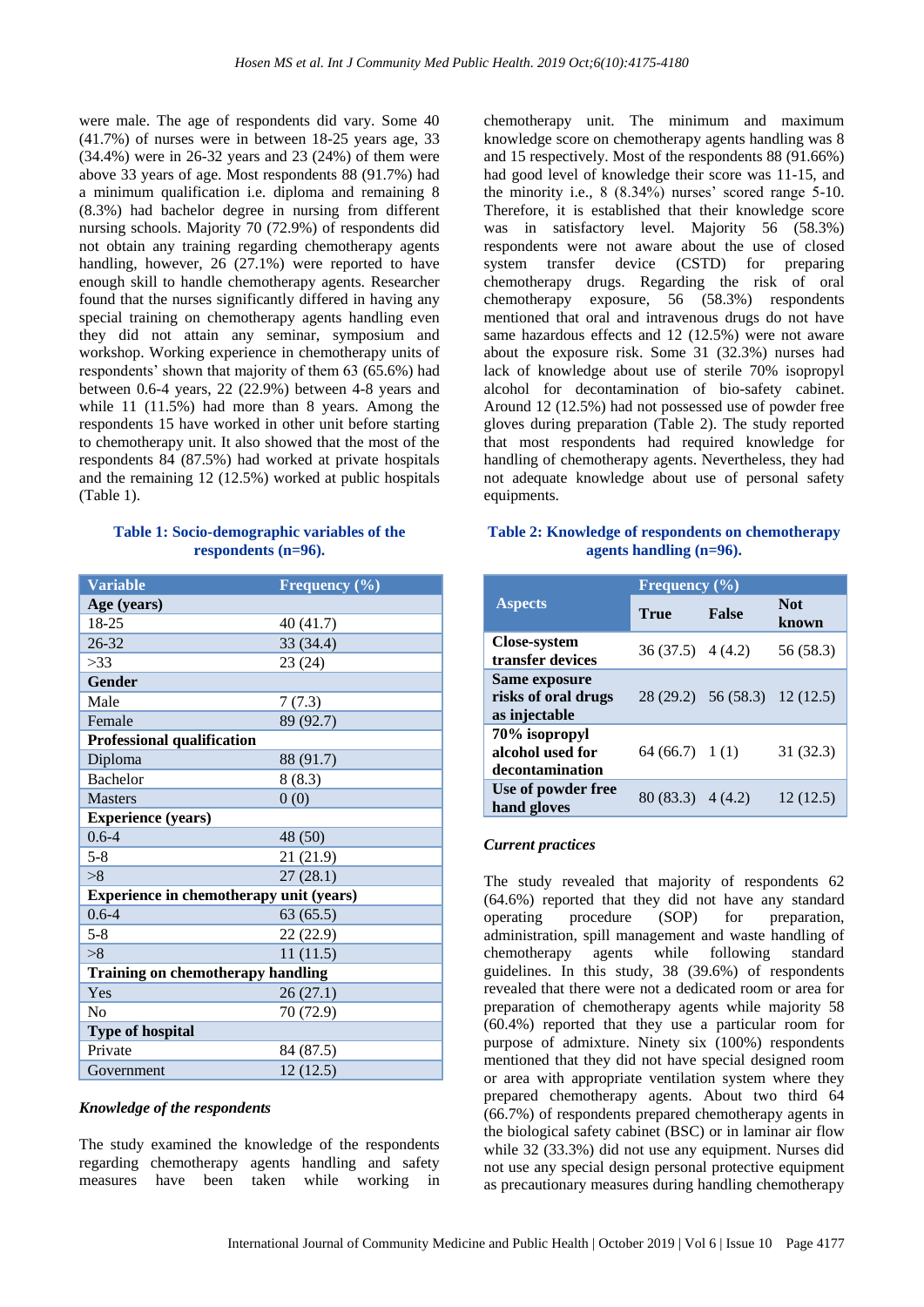agents (CA). Nevertheless, they used surgical musk, gown and gloves during preparation of CA. All (100%) respondents reported that hospitals had no policy for health checkup for the workers who were providing healthcare service in chemotherapy unit. This study showed that 45 (46.9%) of nurses have already been exposed directly with chemotherapy agents through different way such as needle pick etc. at least once in their professional carrier (Table 3). A significant number of respondents reported that though they did not have any SOP for chemotherapy waste disposal but more often they attached label 'Hazardous item' on the plastic packet of chemo wastes. None of respondents smoke in the preparation area, while 27 (28.1%) of respondents had food and drink in the administration area.

# **Table 3: Handling practice of chemotherapy agents (n=96).**

|                                                  | Frequency $\overline{(\%)}$ |           |  |
|--------------------------------------------------|-----------------------------|-----------|--|
| <b>Aspects of practice</b>                       | <b>Yes</b>                  | $\bf No$  |  |
| <b>SOP</b> of CA handling                        | 34 (35.4)                   | 62(64.6)  |  |
| Dedicated room for<br>preparation of CA          | 58 (60.4)                   | 38 (39.6) |  |
| <b>Proper ventilation in</b><br>preparation area | 0(0)                        | 96 (100)  |  |
| <b>Biological Safety cabinet use</b>             | 32 (33.3)                   | 64(66.7)  |  |
| <b>Chemo especial PPE use</b>                    | 0(0)                        | 96 (100)  |  |
| <b>Regular Medical checkup</b>                   | 0(0)                        | 96 (100)  |  |
| <b>Exposed directly with CA</b>                  | 45(46.1)                    | 51 (53.9) |  |

SOP: Standard operating procedure), CA: Chemotherapy agent.

# **DISCUSSION**

As per our knowledge, this is the first study about knowledge and practices of nurses on handling of chemotherapy agents and safety measures in Bangladesh. We evaluated nurses' level of knowledge both in concern of chemotherapy agents handling and following international safety guidelines in practice. Most of the respondents were aware about precautionary measures is needed for handling chemotherapy agents but in response to some items they were not well concerned. In Bangladesh, diploma degree was the only option to be educated in the field of nursing service. Hence, most of respondents (91.7%) were diploma qualified in nursing. It is noted that for a long time there was not any opportunity for certified graduate nursing program. However, recently, some nursing schools have introduced bachelor degree programs. Researcher determined that knowledge is inevitable for safe nursing practice, and it becomes essential when inadequate knowledge threatens personal safety of the nurse and that of the patient. <sup>22</sup> In our study both public and private hospitals nurses were aware about the use of surgical gloves, mask, gown, and cap; but they didn't know about the use of chemotherapy especial gloves and latex free double gloves. Moreover, most of the respondents were not concerned about the use of side shield goggles during preparation. About 12.5%

respondents mentioned that using of latex free gloves is not required for handling chemotherapy agents. One study showed that in a chemotherapy center medication error was a common (44%) incidence owing to lack of specific knowledge and training of the worker in chemotherapy preparation and administration. 23-25 In service training was the foremost source for getting information for healthcare worker. 9 It was found that none of respondents attended to special training program on safe handling practices and safety measures needed for chemotherapy treatment. Closed-System Transfer Devices (CSTD) was designed for preventing contamination into environment during transferring drugs from vial to syringe and minimizing occupational exposure to chemotherapy drugs (Power,  $2006$ )<sup>26</sup> In the current study, a greater number of respondents were unknown about CSTD and none of them knew the necessity and purpose of these devices for using. According to National Institute of Occupational Safety and Health, closed-system transfer device is mandatory for the preparation and administration of sterile doses of chemotherapy and hazardous drugs. For decontamination of Biological safety Cabinet (BSC), sterile 70% isopropyl alcohol was used along with other solution.<sup>20,27</sup> A significant number of respondents in our study reported that they had not aware about the use of sterile 70% isopropyl alcohol for decontamination of BSC. In previous research it mentioned that the misconception were emerged about oral chemotherapy agents having low exposure risk in comparison to intravenous drugs and were safer to handle.<sup>21</sup> This research revealed that similar wrong perception belongs to the majority (58.3%) of respondents. Even they didn't use hand gloves and mask during administration of oral drugs to the patients. An established practice is practiced for many years that pregnant healthcare worker should not handle chemotherapy agents because it may have carcinogenic, teratogenic and mutagenic to the fetus (NHS). This study revealed that (8.3%) respondents thought chemotherapy agents might be handled by pregnant women. This study has also pointed out that most of the nurses own required knowledge for proving healthcare care service.

Standard operating procedure (SOP) is essential in every steps to ensure the drugs safety, patient and healthcare provider safety as well environmental protection when handling chemotherapy agents and its waste in chemotherapy units. Moreover, the SOP is needed to design according to international guidelines. Healthcare providers often did not adhere to safe handling practice though the previous research mentioned the side effects of chemotherapy agents. 28,29 Most of the respondents mentioned that for safe handling of chemotherapy agents, SOP is mandatory for working in cancer center but majority 66.7% of them never followed in practice. Nursing practices poorly complied with guidelines as a result environment was being contaminated by hazardous agents.<sup>30</sup> This is evident that there is a gap between guidelines and practices. Despite having knowledge and awareness as well as concerned about these issues, many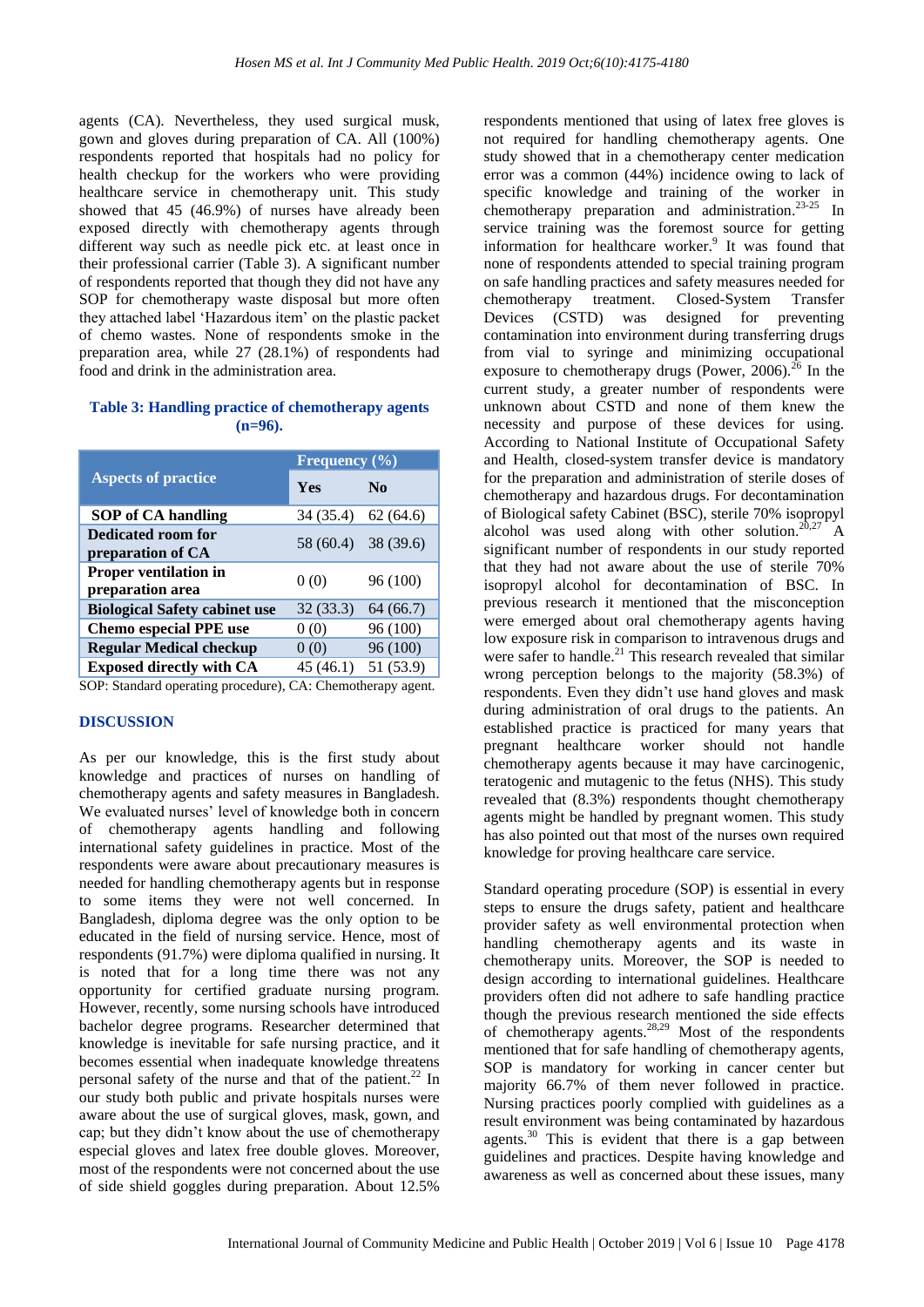nurses didn't follow the guidelines and procedures in the healthcare setting.<sup>31</sup> This research has shown majority of nurses did not follow guideline for preparation and waste disposal of chemotherapy agents in daycare unit. In addition, chemotherapy agents prepared in the normal room condition without maintaining proper cleanliness procedure and following standard guidelines. A designated treatment area is essential for safe handling practice of chemotherapy agents and the agents should be prepared in the BSC in that area. It was reported that 99% of chemotherapy center used laminar air flow hoods to prepare hazardous agents.<sup>32</sup> In this study, 66.7% nurses' never prepared drugs in the BSC resulting high risk of exposure as well as environmental contamination. Personal Protective Equipment (PPE) such as two pairs of disposable latex free nitrile gloves that are FDA approved and tested, safety goggles, disposable protective gown with solid front with long sleeves and knit cuffs, long pants or long skirt, especial face shield and closed shoes must be worn while working with chemotherapy agents <sup>20</sup>. None of respondents in our study used all approved PPE for handling chemotherapy agents. For keeping safe from exposure of hazardous agents personal protective equipment is needed such as gloves, safety glasses and shoes, earplugs, respirators or coveralls, vests and full body suits (OSHA). In the current study, nurses didn't use special PPE designed for chemotherapy handling. In some cases, even they didn't use surgical gown, cap and cloths' apron while worked with chemotherapy agents. It was evident that a little number of the studies mentioned that nurses had undergone regular medical checkup.<sup>9</sup> This ascertained the finding of the present research has differed which revealed that none of the respondents went through for regular health checkup. Safety protocol for handling, for administration of chemotherapy agents and patient care after treatment, such measure includes using hygiene practices for instance by avoiding eating every kind of food, drinking and smoking in the area where agents have been prepared and administered to prevent direct contact with drugs (HSE). The majority of nurses were aware about having or drinking in chemotherapy area is highly harmful; but a significant number of respondents kept foods in proximity to the preparation room and had in the same area. Adverse effects are causing because of exposure to chemotherapy agents, organizations include National Institute of Occupational safety and Health administration (NIOSH), Oncology Nursing Society, American Society of Hospital Pharmacist (ASHP), American Society of Clinical Oncology (ASCO) and Occupational Safety and Health Administration (OSHA) have recommended safety guidelines for handling of chemotherapy agents.<sup>27,32,33</sup> It has been advised to adhere to all safety guidelines to all workers who work with chemotherapy drugs (NIOSH, 2004). This research has shown that physical contact with chemotherapy agents was significantly associated with training (p=0.017). This study has demonstrated that about half of respondents already been exposed directly with sterile chemotherapy agents while working in chemotherapy unit.

#### **CONCLUSION**

This study found that most nurses have an average knowledge for handling chemotherapy agents; however, continuous education and update knowledge need for both using safety measures and follow its guideline in every step of the work. Study finds accentuates the necessity for adequate facilities for preparation and use of personal protective equipment to prevent direct exposure with chemotherapy agents. Furthermore, in-service training is an effective tool for safe handling practice of chemotherapy agents and its wastes. Regular medical surveillance is an indispensable step for both physical and mental health of the healthcare providers. Maintaining standard procedures and proper equipments in chemotherapy unit is essential for ensuring safe medication and personal protection as well as to prevent environmental contamination.

#### **ACKNOWLEDGEMENTS**

We would like to thank Dr. Arunangshu Das and Dr. Sitesh Chandra Bachar for their cooperation in this study. Furthermore, we are grateful to the nurses who participated in the current study.

*Funding: No funding sources Conflict of interest: None declared Ethical approval: The study was approved by the Institutional Ethics Committee*

#### **REFERENCES**

- 1. Krstev S, Perunicic B, Vitakovic A. Work-practice and some adverse health effects in nurses handling antineoplastic drugs. Med Lav. 2003;94(5):432-9.
- 2. Dranitsaris G, Johnston M, Poirer ST, Milliken D, Green E, Zanke B. Are health care providers who work with cancer drugs at an increased risk for toxic events? A systematic review and meta-analysis of the literature. J Oncol Pharm Pract. 2005;11(2):69- 78.
- 3. Selevan SG, Lindbohm ML, Hornung RW, Hemminki K. A study of occupational exposure to antineoplastic drugs and fetal loss in nurses. N Eng J Med. 1985;313(19):1173-8.
- 4. Stucker I, Caillard JF, Collin R, Gout M, Poyen D, Hemon D. Risk of spontaneous abortion among nurses handling antineoplastic drugs. Scand Journal of Work, Environ Health. 1990;16(2):102-7.
- 5. Valanis B, Vollmer W, Labuhn K, Glass A. Occupational exposure to antineoplastic agents and self-reported infertility among nurses and pharmacists. J Occupational Environ Med. 1997;39(6):574-80.
- 6. Singleton LC, Connor TH. An evaluation of the permeability of chemotherapy gloves to three cancer chemotherapy drugs. Oncol Nursing Forum. 1999;26(9):1491-6.